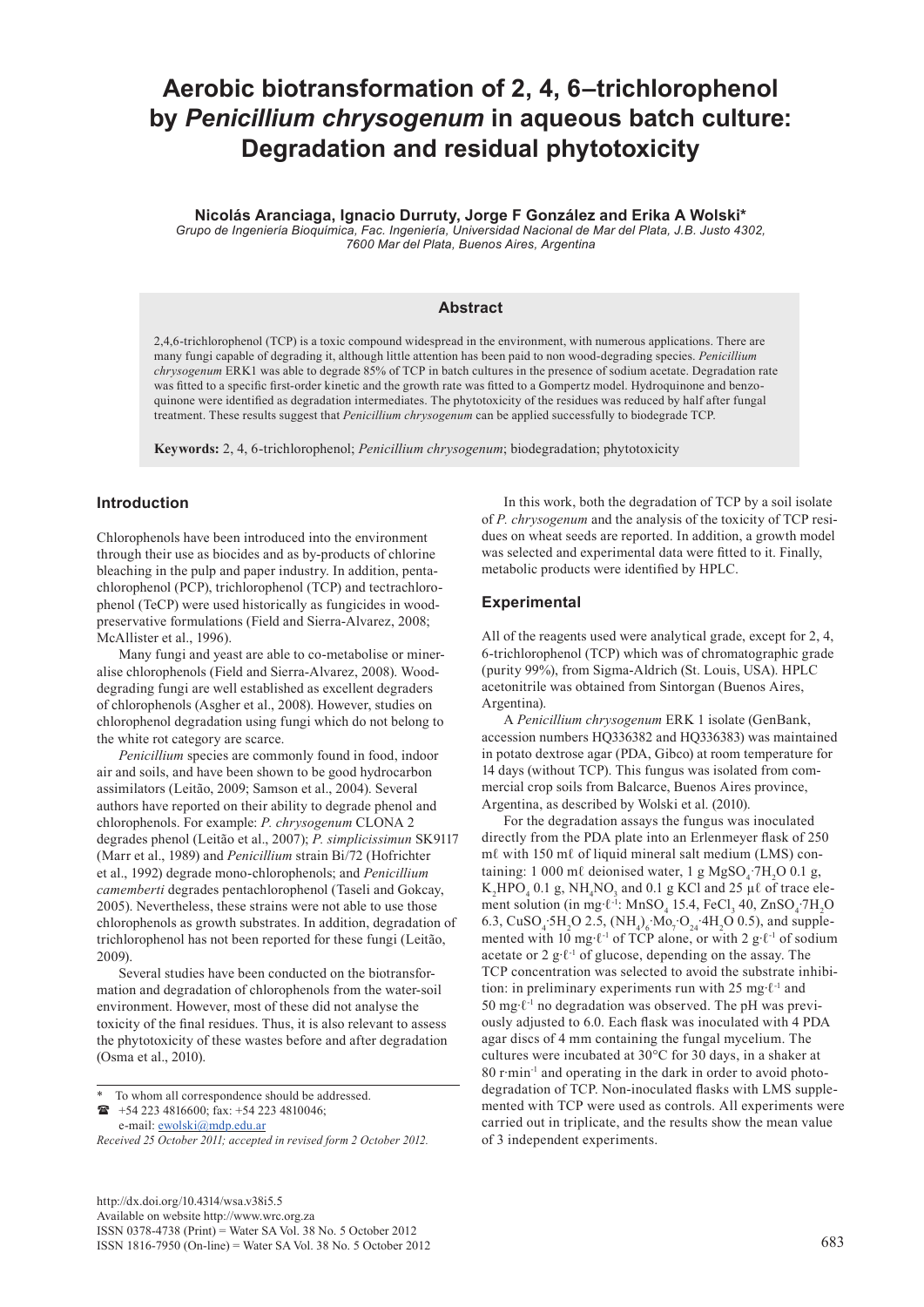At different times after inoculation the mycelium from each flask was filtered and the dry weight of the mycelia was measured. The TCP content of the liquid medium was measured in the filtrates after removing the mycelia. The fungal mycelium was filtered onto a Whatman GF/A filter, rinsed twice with distilled water and dried at 100°C until constant weight. Biomass was calculated as mg of dry weight per volume of reactor  $(\ell)$ .

The concentration of TCP was estimated by HPLC. A Waters HPLC system (Millipore, Waters Division, Milford, Massachusetts, USA) consisting of a Model 590 pump, equipped with a UV detector Model 484 variable-wavelength detector set at 310 nm was used.

The separation was achieved with a Water Spherisorb ODS2 C18 (5 µm) 4.6 x 250 mm analytical column (Millipore Corporation, Milford, MA, USA). A mixture of 7 mM phosphoric acid: acetonitrile (50:50, vol/vol) isocratic system was used as solvent and the flow rate was maintained at 1 mℓ∙min-1. The compounds were identified by comparing their retention time with those similarly treated, and by co-chromatography. Under the above conditions, the retention times of the external standards were:  $TCP - 8.73 \text{ min}$ , hydroquinone  $-3.32 \text{ min}$ , benzoquinone – 3.78 min, 2,4,6-trichloroanisole (TCA) – 4.77 min.

The amount of TCP adsorbed to the fungal mycelium was measured as described by Leontievsky et al. (2000a). The fungus was grown in 150 mℓ of LMS supplemented with 10 mg∙ℓ-1 of TCP and with 2 g∙ℓ-1 of acetate. The mycelia were filtered from the liquid culture, washed 3 times with distilled water, suspended in 2 m $\ell$  of distilled water and homogenised with a IKA T18B Ultra-Turrax homogeniser (by IKA Gmbh, Staufer in Breigan, Germany). The mycelium extract was collected and centrifuge at 12 000 *g* for 15 min and the supernatant recovered was used to determinate TCP content by HPLC. Three independent samples were analysed for TCP adsorption. Additional HPLC runs were carried out with the water phase from the washing process.

Qualitative assays were performed on agar plates to study the enzymatic activity involved in phenol degradation. The fungus was inoculated in LMS medium supplemented with 2% agar, 1% glucose and different substrates. Medium and substrate solutions were autoclaved separately and mixed after cooling down to around 50°C. The test fungus was centrally inoculated and incubated at 25°C for 8 days.

Laccase activity was assayed using 2,2'-azino-bis(3 ethylbenzothiazoline-6-sulphonic acid) (ABTS) as substrate (0.02%); the formation of a green halo indicates laccase activity (Rubilar Araneda, 2007).

Poly R-478 was used as substrate (0.02%) to determinate peroxidase activity (**manganese peroxidases** and **lignin peroxidases**) by decolouration of Poly R-478 from violet to yellow (Levin et al., 2004; Rubilar Araneda, 2007).

The toxicity of the TCP and its degradation products was assessed by measuring the phytotoxic effect of LMS supplemented with TCP 10 mg∙ℓ-1, and the residue of TCP degradation (1.43 mg∙ℓ-1), on the germination of wheat (*Triticum aestivum*) seeds, according to Zucconi et al. (1985) and Osma et al. (2010). LMS was used as control. Five replicates of 10 seeds each were used for each treatment. The seeds were submerged in LMS plus TCP 10 mg∙ℓ-1 and the residue of TCP degradation. After 5 days of incubation in the dark at 25°C, the seed germination and root length of seeds immersed in the solutions mentioned before were measured. The germination index (GI) was calculated as follows: GI=GP x *La*/*Lc*, where GP is the number of germinated seeds expressed as a percentage of control values (LMS). *La* is the average root length in the TCP solutions or TCP residues and *Lc* is the average root length in the control.

The fungal growth shows a phase in which the specific growth rate is initially very slow; after a lag period  $(\lambda)$  it accelerates to a maximal value  $(\mu_{\text{max}})$ . In addition, the growth curves contain a final phase in which the rate decreases and finally reaches zero, so that an asymptote (A) of the growth curve is reached (Zwietering et al., 1990). When the growth curve is shown as the logarithm of the number of organisms plotted against time, these growth rate changes result in a sigmoid curve with a lag phase just after *t*=0, followed by an exponential phase and then a stationary phase. Different models were used to model fungal growth (Amrane et al., 2005; Hamidi-Esfahani et al., 2007). In this work, the Gompertz growth model was used to fit the biomass growth curve (Eq. (1)), by the least squares method. In addition, degradation substrate was fitted to a specific first-order kinetic (Eq. (2)).

$$
\ln\left(\frac{X}{X_0}\right) = A.\exp\left\{-\exp\left[-\frac{\mu_{\text{max}}.e}{A}(t-\lambda) + 1\right]\right\}
$$
(1)  

$$
\frac{dTCP}{dt} = k.X.TCP
$$
(2)

where:

*TCP* is 2, 4, 6-trichlorophenol concentration in mg⋅ℓ<sup>-1</sup> *t* is time in days

*X* is biomass expressed as mg of dry weight per litre of reactor volume

The parameters  $A$ ,  $\mu_{\text{max}}$  and  $\lambda$  are as described above and  $k$  is the first-order specific constant for TCP degradation. The agreement of the model with the data was analysed by ANOVA test. The growth rate  $(r<sub>x</sub>)$  and degradation rate  $(r<sub>s</sub>)$  were determined as first derivatives of concentration, (Eqs.  $(3)$  and (4)), while specific degradation rates were calculated as in Eq. (5):

$$
r_X = \frac{dX}{dt} \tag{3}
$$

$$
r_S = \frac{dTCP}{dt} \tag{4}
$$

$$
r_{S} = \frac{1}{X} \cdot \frac{dTCP}{dt} \tag{5}
$$

# **Results and discussion**

When degradation of TCP was evaluated in the absence of a carbon source other than TCP itself, *P. chrysogenum* was not able to degrade TCP as a single substrate (data not shown). Therefore, different ancillary carbon sources were added, and 85% of degradation of 10 mg∙ℓ-1 of TCP was achieved in 26 days in presence of sodium acetate (Fig. 1), but no degradation of TCP was observed in presence of 2 g∙ℓ-1 of glucose. These results agree with those reported by Hofritcher et al. (1992) and Marr et al. (1989), where other *Penicillium* isolates degraded mono-chlorophenols only in the presence of a co-substrate. Degradation of TCP has been well studied for the fungus *Phanerochaete chrysosporium*, which was able to degrade 58% of TCP in 30 days with 2% of glucose as a co-substrate (Reddy et al., 1998). Therefore, *P. chrysogenum* shows good degradation potential taking into account that this fungus had not been acclimated.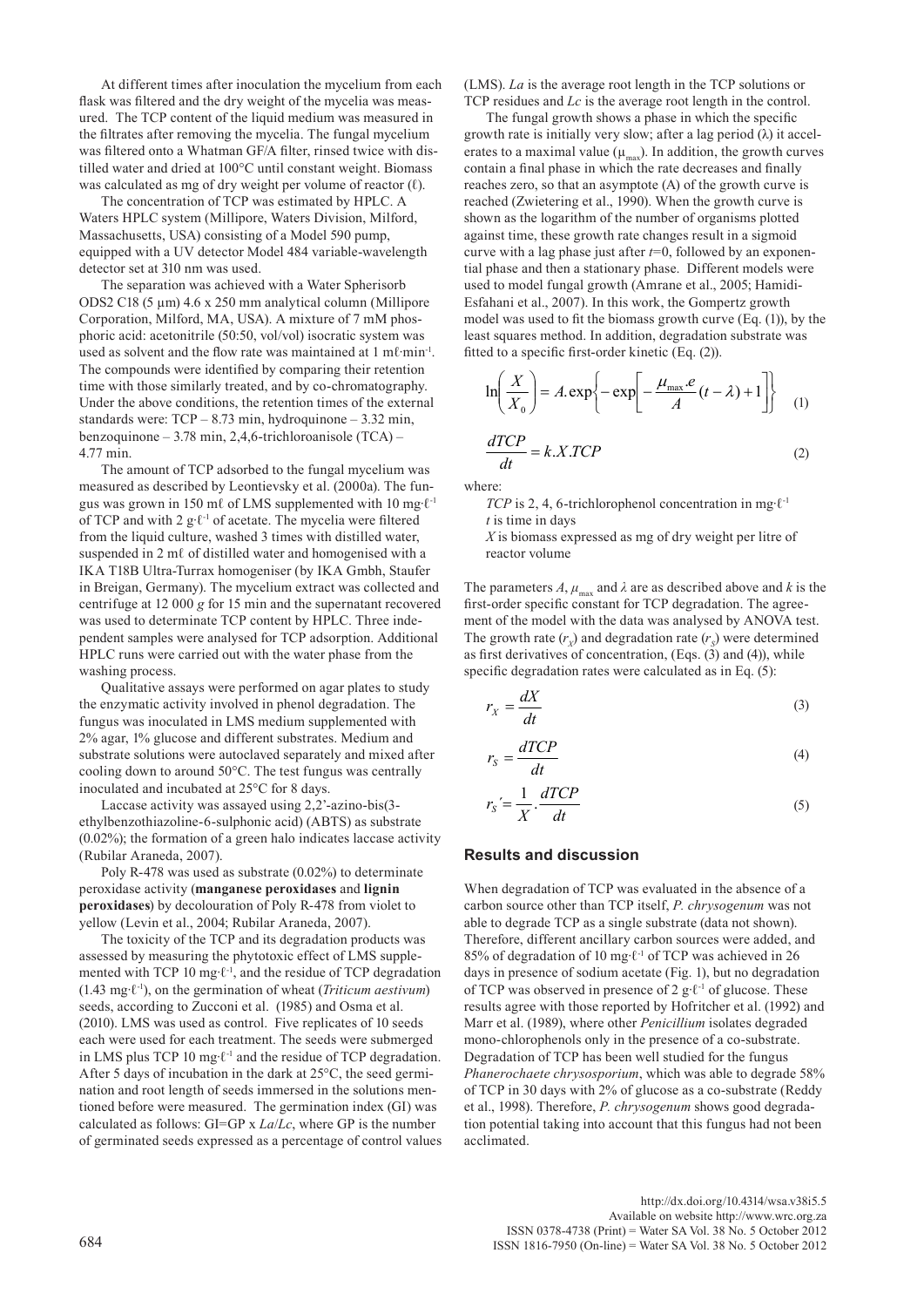

#### *Figure 1*

*Fungal growth of P. chrysogenum and degradation of 2, 4, 6-trichlorophenol in presence of acetate as growth substrate. X is the dry weight per unit of reactor volume (biomass) and S is TCP concentration. Lines represent the results predicted by the model for fungal growth (Eq. (1)) and TCP degradation (Eq. (2)).*

No sorption of TCP was detected in the fungal mycelium or in the water phase from the mycelium washing process. This result confirms that the decrease of TCP in the liquid culture was due to its biotransformation and not adsorption to the fungal mycelium. Therefore, *P. chrysogenum* degraded TCP effectively.

Biomass growth is shown in Fig. 1. The fungus started to grow immediately, without a lag phase, and grew exponentially until Day 15, when an evident deceleration was observed showing the transition between the exponential and stationary growth phase. This behaviour has been commonly observed in bacterial growth (Zwietering et al., 1990), and has also been studied and modelled in fungal growth (Amrane et al., 2005; Hamidi-Esfahani et al., 2007). The biomass growth was fitted to a Gompertz sigmoid curve (Eq. (1)) which takes into account the three growth phases: lag phase, exponential phase and stationary phase. The lag time parameter  $(\lambda)$  obtained was 0, indicating that a lag phase was not appreciable. However, the maximum specific growth rate  $(\mu_{\text{max}})$  value obtained was approx.  $0.163 \pm 0.015$  d<sup>-1</sup>, which represents an active exponential growth phase. The maximum asymptotic value (A=ln  $(X_\alpha/X_0)$ ) was 2.557±0.155, indicating that, in the stationary phase, the final biomass was almost 13 times higher than the initial biomass. The fitting of the model to experimental data is shown in Fig. 1. The ANOVA analysis did not show significant differences at 95% confidence intervals and the adjusted regression coefficient was 0.92, demonstrating a good fit of the model to the experimental data.

The yield coefficient for the fungus with acetate as substrate, in the presence of TCP, was about 0.048 (expressed as mg of mycelium dry weight per mg of acetate consumed). As a control, the fungi was grown in LMS supplemented only with 2 g⋅ℓ<sup>-1</sup> of acetate and the yield coefficient was 0.178, showing that TCP inhibited the mycelium growth by 73%. In addition, when the fungus was grown in 25 g⋅ℓ<sup>-1</sup> of TCP, no growth was observed. Similar results were reported for *Coriolus versicolor*, where 25 g⋅ℓ<sup>-1</sup> of TCP inhibited mycelia growth almost completely, and 15 g⋅ℓ<sup>-1</sup> resulted in a marginally toxic concentration which still permitted some biomass growth (Leontievsky et al., 2000a).

Figure 1 also shows that the TCP degradation started from time zero and that the degradation rate increases as the biomass



*Figure 2 P. chrysogenum growth rate (r<sub>x</sub>) and 2, 4, 6-trichlorophenol* degradation rate (r<sub>s</sub>). Continuous line represents the *degradation rate and the dashed line represents the growth rate.*



*Figure 3*

*HPLC-chromatogram of 2, 4, 6-trichlorophenol degradation by P. chrysogenum.* **a:** *Time zero showing the retention time of TCP (Peak 6: 8.73 min).* **b:** *Biodegradation of TCP after 26 days. Peak 1: injection peak, Peak 2: hydroquinone (3.32 min), Peak 3: benzoquinone (3.78 min), Peaks 4 and 5 not identified.* 

grows (Fig. 2), indicating that the degradation is proportional to biomass. Furthermore, at the end of the test, when the biomass was almost constant, the degradation rate decreased as the concentration of TCP decreased (Fig. 2), indicating that the degradation rate is also proportional to TCP concentration. For this reason, the TCP degradation was fitted to a specific firstorder kinetic (Eq. (2)), with a constant of 1.17 x  $10^{-3} \pm 0.06$  x  $10^{-3}$ ℓ∙d-1∙mg-1. The fitting of the model to experimental data is also shown in Fig. 1. The ANOVA analysis did not shown significant differences at 95% confidence intervals and the adjusted regression coefficient was 0.98. This indicates a good fit from model to experimental data.

Within the range studied, *P. chrysogenum* showed an average specific degradation rate of 8.39 x 10-3 d-1, while *Penicillium*  strain Bi 7/2 showed specific degradation rates of 8.16 x 10<sup>-3</sup> d<sup>-1</sup>,  $1.56 \times 10^{-2}$  d<sup>-1</sup> and  $3.70 \times 10^{-2}$  d<sup>-1</sup> for 2-chlorophenol, 3-chlorophenol and 4-chlorophenol, respectively, for an initial concentration of 50 mg∙ℓ-1 (Hofrichter et al., 1992). Therefore, *P. chrysogenum* showed good degradation potential taking into account that TCP is more toxic than mono-chlorophenols (Field and Sierra-Alvarez, 2008; Leontievsky et al., 2000b).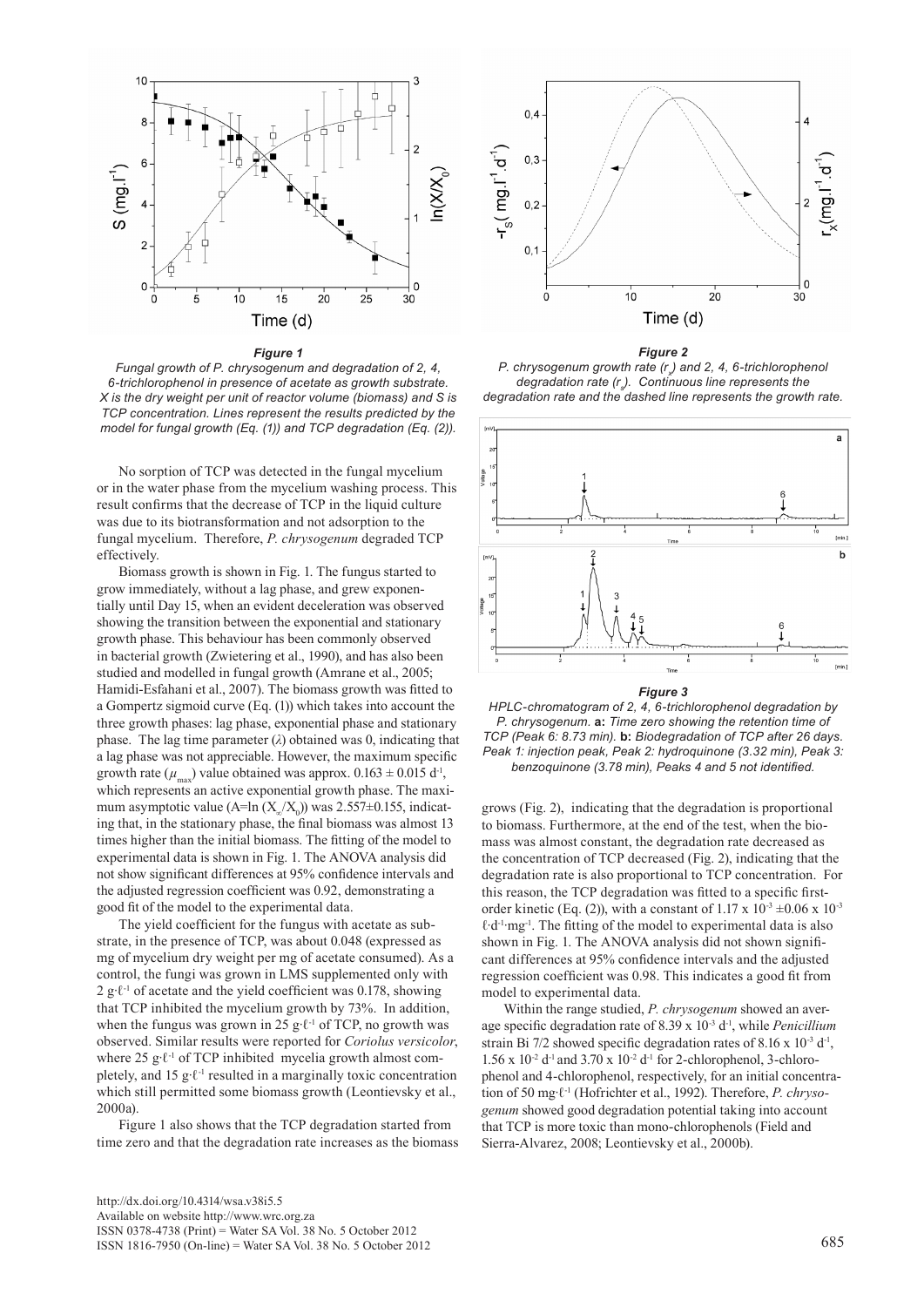Figure 2 shows that the biomass growth rate reached a maximum of 4.86 mg∙ℓ-1∙d-1 on Day 12, before the onset of degradation of TCP, which reached a maximum of 0.044 mg∙ℓ-1∙d-1 on Day 15. These results suggest that the fungus needs to initially grow at the expense of acetate and then at the expense of TCP, at a lower growth rate.

The TCP concentration was reduced by 85% at Day 26, and the appearance of new peaks in the HPLC chromatograms was observed, indicating the active biotransformation of TCP (Fig. 3). Identification of the intermediate products of TCP degradation were made by comparing the chromatographic characteristics of the peaks with those of pure compounds. Under co-metabolic conditions some TCP sub-products were putatively identified: two of the compounds detected have the same retention times (*rt*) as the external standards hydroquinone (3.32 min) and benzoquinone (3.78 min), and these identifications were confirmed by co-chromatography of the sample and the internal standards. The TCP degradation intermediates identified are the same as those previously described for white rot fungi (Field and Sierra-Alvarez, 2008)**.** In addition, other minority compounds were observed at very low concentrations, but these were not identified.

It is widely reported by several authors that filamentous fungi, including several *Penicillium* species like *P. chrysogenum*, can metabolise 2,4,6-TCP to 2,4,6-trichloroanisole (TCA). (Alvarez-Rodríguez et al., 2002; Fontana and Altamirano, 2010; Prak et al., 2007). However, the retention time of the external standard TCA and the sample, and the co-chromatography results for these, were not in agreement. Future studies, using HPLC-MS and GC-MS need to be conducted to determine the chemical structures of the intermediate metabolites in TCP transformation.

Laccases and peroxidases are two groups of enzymes involved in lignin and hydrocarbon degradation by fungi. White-rot fungi are responsible for lignin degradation in wood. However, most C turnover from plant-residue lignin in soil cannot be attributed only to white-rot fungi (Rodríguez et al., 1996). However, neither laccases nor peroxidase activity (**manganese** and **lignin peroxidases**) was detected in *P. chrysogenum* ERK1. In a previous report, Rodriguez et al (1996) detected an extracellular laccase capable of oxidising ABTS in ligninolytic cultures of *Penicillium chrysogenum*, but lignin peroxidase, manganese-dependent peroxidase or aryl-alcohol oxidase was not detected in the same culture. It is well known that ligninolytic fungi from various ecological niches have very different enzyme activity patterns. On the other hand, Szewczyk and Dlugonski (2009) have reported that the biodegradation of PCP by filamentous fungi is mediated by cytochrome P450 monooxygenases rather than ligninolytic enzymes (laccases and peroxidases), also producing quinones as biodegradative intermediates. Therefore, further research is necessary to identify more intermediate metabolites and to elucidate the enzymatic pathways used in this biodegradation process.

The phytotoxicity of plant growing media based on the germination index (GI) of seeds was evaluated as described by Zucconi et al. (1985). This is one of the most common phytotoxicity assays used in the literature. The GI combines measurements of relative seed germination and relative root elongation that are both sensitive to the presence of phytotoxic compounds. Several species have been traditionally used for evaluating phytotoxicity. However there are no standardised seed species in use worldwide (Osma et al., 2010; Warman, 1999).

Wheat (*Triticum aestivum*) was used for this assay, because it is a common crop in Argentinean fields. Seed germination was 100% for wheat in LMS as a control, 73.11% for seeds treated with the products of TCP degradation and 40.22% for 10 mg∙ℓ -1 of TCP; root elongation was 14.73, 11.08 and 9.41 mm, respectively. Therefore, GI values were: 55.26% for seeds treated with TCP residues and 25.88% for TCP 10 mg∙ℓ-1, showing that fungal treatment reduced the phytoxicity of TCP by approximately 50%. According to Zucconi et al. (1985), values for GI lower than 50% indicate high phytotoxicity, values between 50% and 80% indicate moderate phytotoxicity and values over 80% indicate that the material presents no phytotoxicity. Therefore, from the phytotoxicity assays of products of TCP transformation, we can conclude that these products are moderately phytotoxic for wheat. Further studies are required; for example, using mixed cultures to improve the reduction of the toxicity of TCP transformation products.

# **Conclusions**

Degradation of TCP by *Penicillium chrysogenum* has been demonstrated successfully at laboratory scale. The biomass growth and degradation were fitted to a Gompertz sigmoid curve and to a specific first-order kinetic, respectively. Both models fit very well. Hydroquinone and benzoquinone were identified as degradation intermediates, although more studies need to be done to elucidate the enzymatic pathways and metabolites involved in the degradation of TCP. In addition, the TCP degradation products were moderately phytotoxic for wheat, while TCP was highly phytotoxic. This is the first work to report on the degradation potential of *P. chrysogenum* for 2, 4, 6-trichlorophenol.

#### **Acknowledgements**

This research was supported by the Universidad Nacional de Mar del Plata, the Consejo Nacional de Investigaciones Científicas y Técnicas (CONICET) 2010-2011 PIP 00082, the Agencia Nacional de Promoción Científica y Tecnológica (ANPCYT) PICT 08-00528, and MAPFRE foundation. We would also like to thank Julian Paolini from CIATI, Rio Negro Argentina for his advice and help, and Hector L Villar for providing the wheat seeds.

### **References**

- ALVAREZ-RODRÍGUEZ M, LÓPEZ-OCAÑA L, LÓPEZ-CORO-NADO J, RODRÍGUEZ E, MARTÍNEZ M, LARRIBA G and COQUE J (2002) Cork taint of wines: Role of the filamentous fungi isolated from cork in the formation of 2,4,6-trichloroanisole by O methylation of 2,4,6-trichlorophenol. *Appl. Environ. Microbiol.* **68** 5860–5869.
- AMRANE A, ADOUR L and COURIOL C (2005) An unstructured model for the diauxic growth of *Penicillium camembertii* on glucose and arginine. *Biochem. Eng. J.* **24** 125–133.
- ASGHER M, BHATTI H, ASHRAF M and LEGGE R (2008) Recent developments in biodegradation of industrial pollutants by white rot fungi and their enzyme system. *Biodegradation* **19** 771–783.
- FIELD J and SIERRA-ALVAREZ R (2008) Microbial degradation of chlorinated phenols. *Rev. Environ. Sci. Biotechnol.* **7** 211–241.
- FONTANA AR and ALTAMIRANO JC (2010) Sensitive determination of 2,4,6-trichloroanisole in water samples by ultrasound assisted emulsification microextraction prior to gas chromatography-tandem mass spectrometry analysis. *Talanta* **81** 1536–1541. HAMIDI-ESFAHANI Z, HEJAZI P, SHOJAOSADATI SA,
- HOOGSCHAGEN M, VASHEGHANI-FARAHANI E and

[http://dx.doi.org/10.4314/wsa.v38i5.5](http://dx.doi.org/10.4314/wsa.v37i4.18) Available on website http://www.wrc.org.za ISSN 0378-4738 (Print) = Water SA Vol. 38 No. 5 October 2012 686 ISSN 1816-7950 (On-line) = Water SA Vol. 38 No. 5 October 2012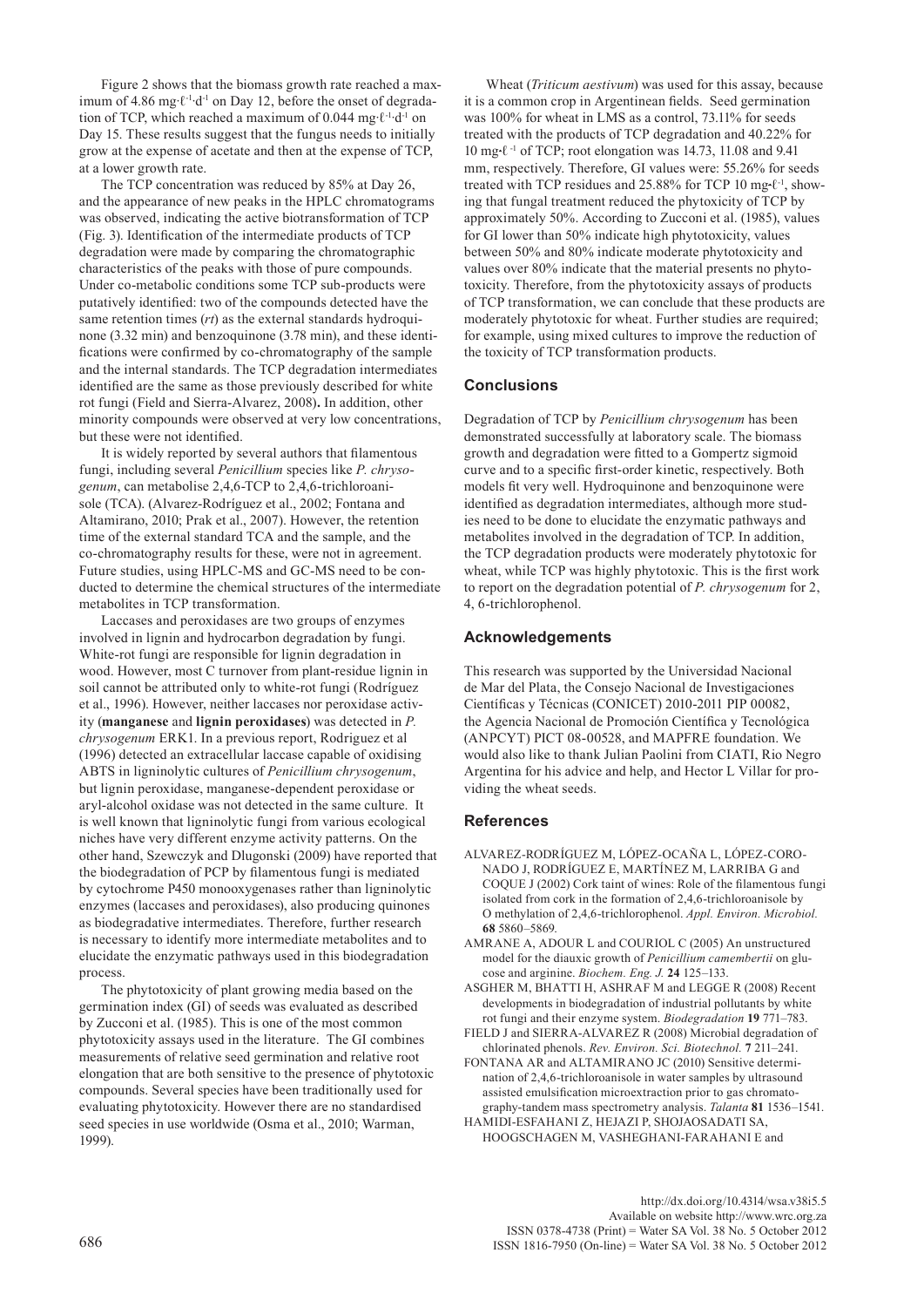RINZEMA A (2007) A two-phase kinetic model for fungal growth in solid-state cultivation. *Biochem. Eng. J.* **36** 100–107.

- HOFRICHTER M, GÜNTHER T and FRITSCHE W (1992) Metabolism of phenol, chloro- and nitrophenols by the *Penicillium strain Bi 7/2* isolated from a contaminated soil. *Biodegradation* **3** 415–421.
- LEITÃO A, DUARTE M and OLIVEIRA J (2007) Degradation of phenol by a halotolerant strain of *Penicillium chrysogenum*. *Int. Biodeterioration Biodegradation* **59** 220–225.
- LEITÃO AL (2009) Potential of *Penicillium Species* in the bioremediation field. *Int. J. Environ. Res. Public Health* **6** 1393–1417.
- LEONTIEVSKY A, MYASOEDOVA N, BASKUNOV B, EVANS C and GOLOVLEVA L (2000a) Transformation of 2,4,6-trichlorophenol by the white rot fungi *Panus tigrinus* and *Coriolus versicolor*. *Biodegradation* **11** 331–340.
- LEVIN L, PAPINUTTI L and FORCHIASSIN F (2004) Evaluation of Argentinean white rot fungi for their ability to produce ligninmodifying enzymes and decolorize industrial dyes. *Bioresour. Technol.* **94** 169–176.
- MARR J, KREMER S, STERNER O and ANKE H (1989) Transformation and mineralization of halophenols by *Penicillium simplicissimum* SK9117. *Biodegradation* **7** 165–171.
- McALLISTER KA, LEE H and TREVORS JT (1996) Microbial degradation of pentachlorophenol. *Biodegradation* **7** 1–40.
- OSMA J, TOCA-HERRERA J and RODRÍGUEZ-COUTO S (2010) Transformation pathway of Remazol Brilliant Blue R by immobilised laccase. *Bioresour. Technol.* **101** 8509–8514.
- PRAK S, GUNATA Z, GUIRAUD J-P and SCHORR-GALINDO S (2007) Fungal strains isolated from cork stoppers and the formation of 2,4,6-trichloroanisole involved in the cork taint of wine. *Food Microbiol.* **24** 271–280.
- REDDY VBG, SOLLEWIJN GELPKE MD and GOLD MH (1998) Degradation of 2,4,6-trichlorophenol by *Phanerochaete*

*chrysosporium*: Involvement of reductive dechlorination. *J. Bact.* **180** 5159–5164.

- RODRÍGUEZ A, FALCÓN M, CARNICERO A, PERESTELO F, DE LA FUENTE G and TROJANOWSKI J (1996) Laccase activities of *Penicillium chrysogenum* in relation to lignin degradation. *Appl. Microbiol. Biotechnol.* **45** 399–403.
- RUBILAR ARANEDA O (2007) Biorremediación de suelos contaminados con pentaclorofenol (PCF) por hongos de pudrición blanca. Universidad de la Frontera. 30 pp.
- SAMSON R, SEIFERT K, KUIJPERS A, HOUBRAKEN J and FRISVAD J (2004) Phylogenetic analysis of *Penicillium* subgenus *Penicillium* using partial β-tubulin sequences. *Stud. Mycol.* **49** 175–200.
- SZEWCZYK R and DLUGONSKI J (2009) Pentachlorophenol and spent engine oil degradation by *Mucor ramosissimus*. *Int. Biodeterioration Biodegradation* **63** 123–129.
- TASELI BK and GOKCAY CF (2005) Degradation of chlorinated compounds by *Penicillium camemberti* in batch and up-flow column reactors. *Process Biochem.* **40** 917–923.
- WARMAN P (1999) Evaluation of seed germination and growth tests for assessing compost maturity. *Compost Sci. Util.* **7** 33–37.
- WOLSKI E, BARRERA V, CASTELLARI C and GONZÁLEZ J (2010) Biodegradation of phenol by a soil fungus: Identification and degradation potential. In: BMS-IMA (ed.) *The 9<sup>th</sup> International Mycological Congress (IMC9: the Biology of Fungi)*, Edinburgh. Elsevier, Oxford, UK. 2–101.
- ZUCCONI F, MONACO A, FORTE M and DE-BERTOLDI M (1985) Phytotoxins during the stabilization of organic matter. In: Gasser JCECe (ed.) *Composting of Agricultural and Other Wastes*. Elsevier Applied Science Publishers, London. 73–86.
- ZWIETERING M, JONGENBURGER I, ROMBOUTS F and VAN 'T RIET K (1990) Modeling of the Bacterial Growth Curve. *Appl. Environ. Microbiol.* **56** 1875–1881.